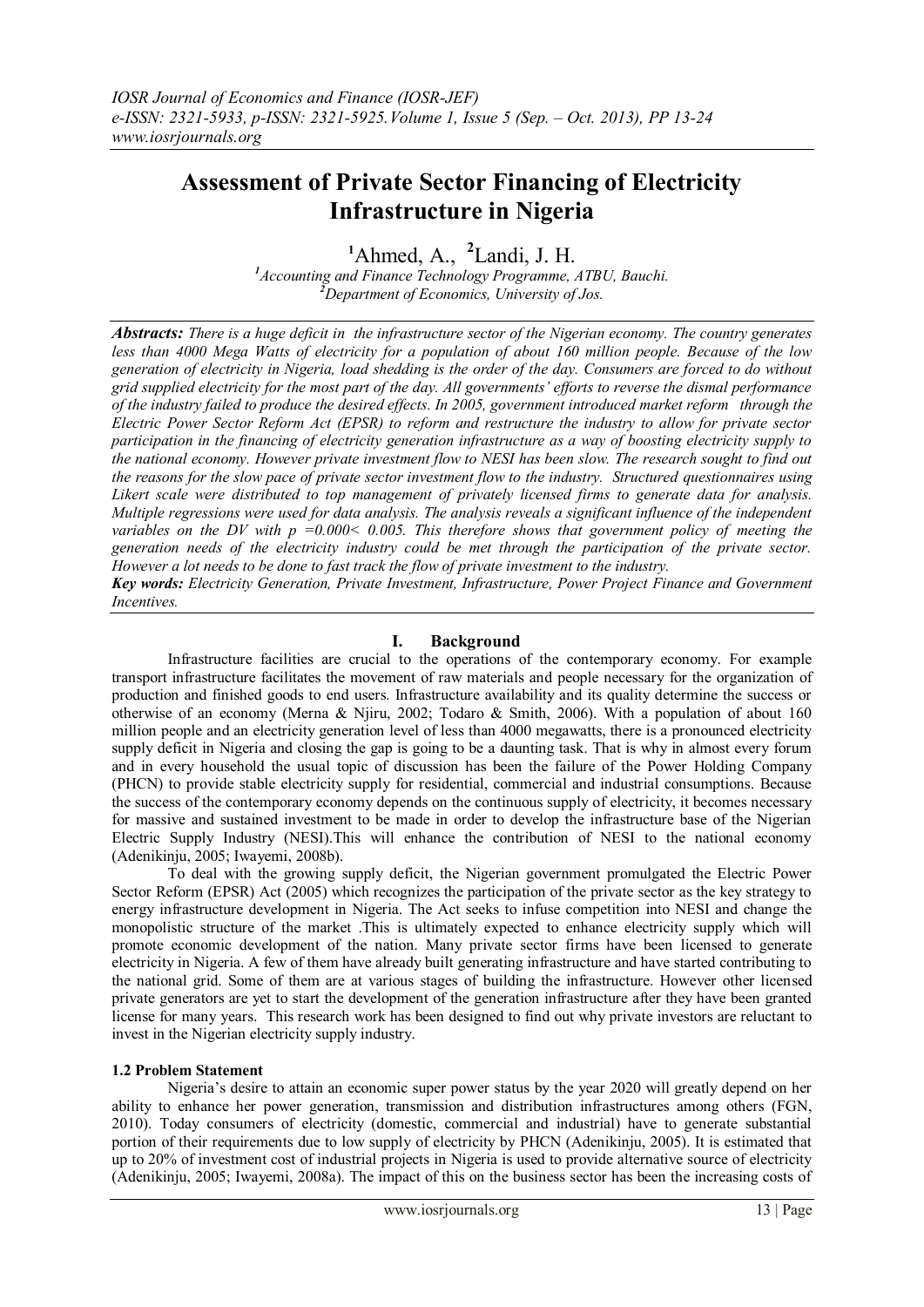production and loss of business competitiveness among Nigerian firms (at both domestic and international markets). The dismal performance of the energy sector has also adversely affected the living standard of the people and has exacerbated income and *energy poverty among Nigerians* (Iwayemi, 2008b).

The electricity industry dominated by the PHCN (which is entirely owned by the government) has been characterised by poor service delivery in the forms of recurrent 'black-outs' and 'brown –outs, high energy losses (both technical and non-technical) due to poor transmission and distribution infrastructure and low capacity utilization (around 40% of installed capacity). There is also lack of investment in the industry"s infrastructures despite the fact that most of the infrastructure in the industry have remained old and subserviced (Adenikinju, 2005; Iwayemi, 2008b; Federal Ministry for Energy, 2008, Obadote 2009,). Ilori, (2002) links the poor performance of the sector to the public ownership of PHCN, inadequate and inefficient delivery of services relative to the demand for such services, excessive regulation, obsolescence /poor equipment maintenance and investment, political interference among others. To address the problems in the sector the government introduced electric power sector reform captured in the EPSR Act (2005). The reform seeks to re-structure the industry and allow private sector participation in those parts of the industry which are open to competition (NERC, 2008). The private sector operators which largely exist as Independent Power Projects (IPPs) operate at the generation segment of the industry where it is possible to introduce competition. The IPPs produce power and sale to the national grid through a contract known as power purchase agreement (PPA). As at November 2011, NERC has licensed more than 50 firms who have signified their intention to invest in the generation of electricity in Nigeria. However, despite the incentives and other promotional efforts of the government only few licensed firms have completed Engineering, Procurement and Construction(EPC) and are producing electric power for both grid and non- grid consumptions.

## **1.3 Objectives of the Research Work**

The objective of the study is to assess the role of power project finance in stimulating the flow of private investment for the development of electricity generation infrastructure in the Nigerian electricity supply industry.

## **1.4 Hypothesis**

The work has been structured on the following hypotheses:

Hypothesis 1

**Ho:** Power project finance does not have significant impact on the flow of private investment to the Nigerian electricity supply industry.

# **II. Review of Related Literature**

The term infrastructure has its origin in the military where it was used to describe the buildings, installations and communication networks necessary for sending supplies and messages (Scheneider and Jager 2003). The term was borrowed from the Romans languages where it was used to describe immovable parts of the transportation system such as the structure of railways and air ports. According to Hirschman (1958: 83) infrastructure refers to *"*those services without which primary, secondary and tertiary production activities cannot function. In its widest sense, it includes all public services from law and order through education and public health to transportation, communication, power and water supply as well as such agricultural overhead capital as irrigation and drainage systems" (Hirschman, 1958:83). Hirschman"s definition of infrastructure is broad. They however demonstrate the necessity of infrastructure to the wellbeing of the economy and society.

Oyeranti (2001:1) sees "infrastructure as the basic inputs required for the functioning of an economy". Cameron (2006) sees infrastructure as the skeleton of the economy which supports the flesh and muscle of the economy . Cameron"s definition also emphasises the input nature of infrastructure and its necessity to the process of production in particular and the general operation of the entire economy.

 OECD (2007:13) sees infrastructure as the "means for ensuring the delivery of goods and services that promotes prosperity and growth and contribute to quality of life including the social well-being, health and safety of citizens, and the quality of their environments"

## **2.1 Functions of Infrastructure**

Infrastructure plays vital roles in the functioning of the economy through multifarious channels. Infrastructure impacts on investment and firm level performance (Reinikka and Svensson, (1999, 2002), impacts on output and welfare of the people (Arrow and Kurz, (1970). Infrastructure has been shown to have direct effect on total factor productivity (Aschuer, 1989). Studies by Estache, Foster and Wodon, (2002), Estache ,(2003), Calderón and Servén, (2008) show the link between infrastructure and income distribution. Infrastructure availability therefore reduces income inequality by expanding access by the poor to infrastructure services. There is also a growing evidence of infrastructure's effects on poverty reduction, where investment in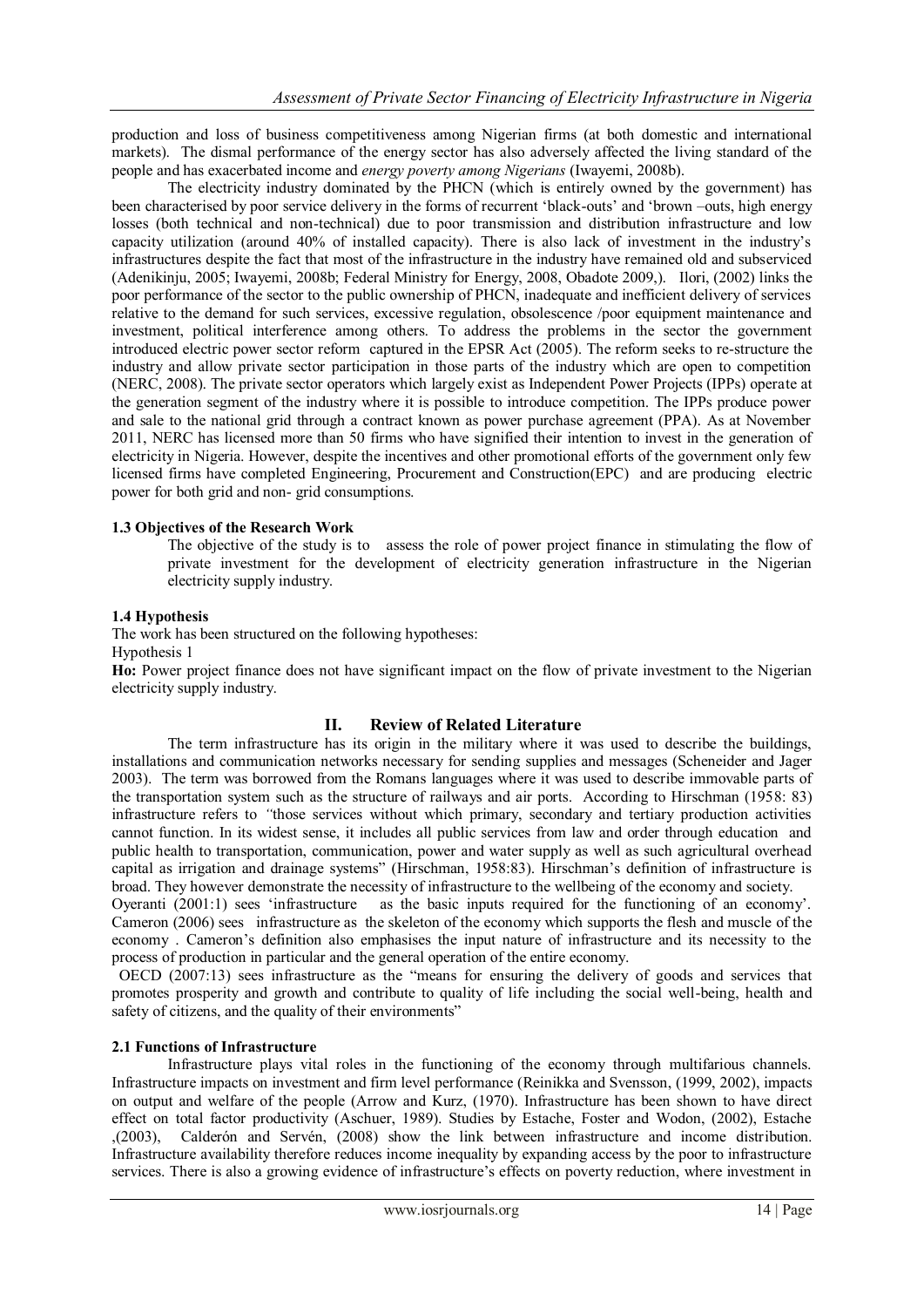infrastructure especially road infrastructure has been shown to improve local community and market development (Escobal and Ponce, 2002; Lockshin and Yemtsov, 2005; Khandker, et al , 2006, Mu and van de Walle, 2007). Estache, Specialle and Veredas, (2005) discusses the developmental of infrastructure. The importance of infrastructure to the proper functioning of the economy is aptly captured by President Goodluck Ebele Jonathan at the CBN Infrastructure Finance Conference in December ,2010 where he observed that *that huge infrastructural deficits have, over the years, constrained the production of goods and services, functioning of industries, movement of goods and persons, trade and commerce, marketing, banking, health, education and adversely affected other aspects of lives'.*

## **2.2Private Investment in Electricity Infrastructure**

The history of private sector participation in the financing of electricity infrastructure dates back to the early spread of electricity in the 1800s.They were however considered strategic industries and taken over by the government. However governments have gradually begun to withdraw from the business of infrastructure service provision including electricity generation and are being replaced by the private sector. The key drivers of private sector participation in the electricity sector include government's fiscal difficulties and their(governments") failure to meet investment and operational resource needs of their SOEs, poor performance of SOEs, policy changes in the multi lateral lending institutions, massive liquidity and tight domestic returns in Europe and America (Zhang, Parker and Kirkpatrick 2002),technological advancement in the infrastructure sector and the ideological explanations (Dailami and Klien, 1997: Estache, 2005:, Woodhouse, 2005, 2006). Private infrastructure projects are developed through project finance (UNCITRAL, 2001) which is an arrangement where projects are developed through a special entity different from its promoters often referred to as the *project company or special purpose vehicle(SPV)* which provides the avenue for raising funds for financing the projects. Lenders look to the project"s cash flow as the basis of the security of their lending. The projects are referred to as either as non-recourse or limited recourse projects (Babber and Schuster, 1998; Dailami, Lipkovich and Van Dyck, 1999).Private power projects are usually developed through power project finance an arrangement where the promoters of the projects put the project entity and raise the funds needed for the project largely through long term debt. Most of the investments are made by Independent Power Producers(IPPs) and are structured through a long term contractual relationship known as Power Purchase Agreement which describes the off take arrangement between the power producers and the off taker(usually an SOE).

Sources of raising funds for power project finance include equity capital (ranging between 20 to 40%), short term commercial loans, subordinated debt /mezzanine capital, institutional investors, the capital market and Islamic Financial Institutions.

## **2.3 The Nigerian Electricity Supply Industry**

The historical background of electricity supply in Nigeria dates back to 1896 with the installation of the first electricity generating plant in Lagos by the then Colonial administration (Okoro and Chikunu, 2007). This was managed by the Public Works Department. The first Electricity Corporation Ordinance (ECO) was enacted in 1950 which created the Electricity Corporation of Nigeria (ECN). This was followed by the 1962 Niger Dam Authority (NDA) Act which created regional electricity bodies that later metamorphosed into NEPA through Decree 4 of 1972.

Nigeria"s electricity supply is very low even on Africa"s standard. For example Egypt with a population of 77 million generates about 23,000 MW. South Africa with a population of about 49 million generates about 36,000 MW. Because of the low generation of electricity of the sector Nigeria"s electricity, consumption per head measured as kilowatts hour per capita is among the lowest in the world (Lawal 2008, Okafor 2009).

| Country        | Population     | Power Generation | Per Capita Consumption |
|----------------|----------------|------------------|------------------------|
| United States  | 250.00 Million | 813.000MW        | 3.20KW                 |
| Cuba           | 10.54 Million  | 4.000MW          | 0.38KW                 |
| United Kingdom | 57.50 Million  | 76.000MW         | 1.33KW                 |
| Ukraine        | 49.00 Million  | 54.000MW         | 1.33KW                 |
| Iraq           | 23.60 Million  | 10.000MW         | 0.42KW                 |
| South Korea    | 47.00 Million  | 52.000MW         | 1.09KW                 |
| South Africa   | 44.30 Million  | 45,000MW         | 1.015KW                |
| Libya          | 5.50 Million   | 4.600MW          | 1.015KW                |
| Egypt          | 67.90 Million  | 18.000MW         | 0.265KW                |
| Nigeria        | 140.00 Million | 4.000MW          | 0.03KW                 |

Table 1 Comparative Analysis of Electricity Consumption World Wide

Source:Agbo ,(2007) as cited by Okafor, (2008:2)

As can be seen Nigeria's per capita consumption is 0.03KW hour. This does not compare with 0.265KW for Egypt, 1.015 for South Africa and Libya respectively. Because of the poor electricity supply to the Nigerian economy, private provision by consumers has become the norm (Adenikinju, 2005). For example firms allocate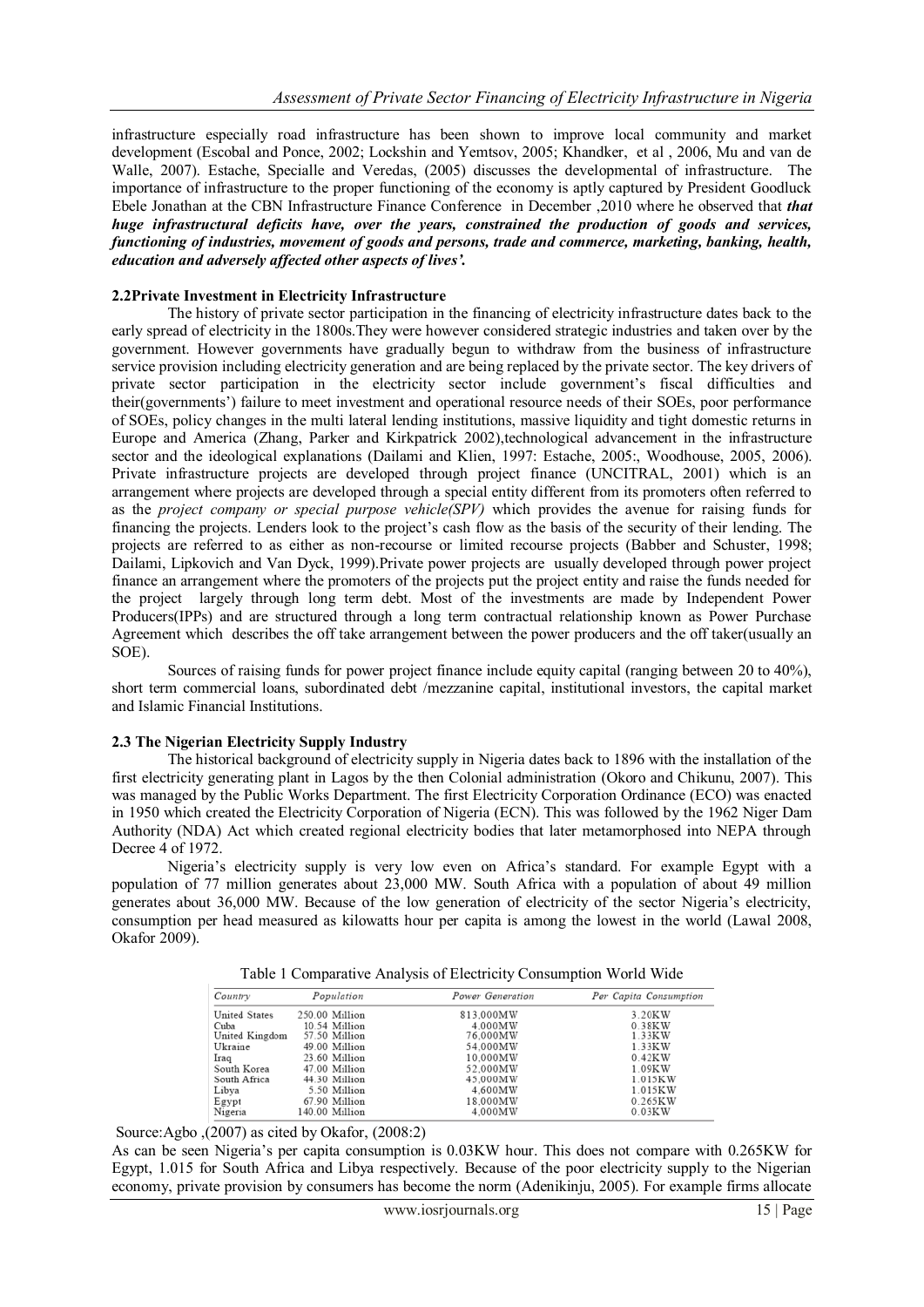substantial proportion of their capital to provide backup generating facility due to poor and unreliable electricity supply from the grid (Ajayi, 1995:, Iwayemi ,2008).

# **2.4 Power Sector Reform in Nigeria**

As a way of reversing the dismal performance of the sector, government introduced the power sector reform through the promulgation of Electric Power Sector Reform Act (2005) to open the market for private sector investment for the generation and sale of electricity. The reform of the sector led to the unbundling of NEPA (into 6 generation companies, 11 distribution companies and 1 transmission companies), creation of the industry regulator (NERC), establishment of the bulk purchaser (NBETC) and the legacy company (NELCOM). To attract the private sector to the industry, government introduced certain incentives which include stable securitization, power purchase agreement (PPA), tariff review (MultiYear Tariff Order) provision of data on electricity demand of the country, provision of data on energy resources of country, electricity transmission infrastructure upgrade and complementary reform in the gas industry. Other incentives include 3-5 years tax holidays, tax exemption on dividend paid during pioneer status, exemption from duty taxes on imported equipments, capital and investment allowances.

# **3.1 Research Methodology**

The research adopts a cross sectional survey research design to undertake the study in line with the work of Adenikinju, (2005); Jamasb ,(2005); Kerekezi ,(2002); Lee and Anas, (1998) ; Renieka and Svenson, (1999, 2002); Wallsten, Clarke , Haggarty, Kaneshiro, Noll, Shirley and Xu , (2004) ; Woodhouse ,(2005), (2006) among others

The research draws sample from the population of managers of the licensed private firms (often referred to as IPPs). Data was gathered from the selected sample through the use of structured questionnaire.

The sample size of the study was determined using Yamane (1967) formula for normal approximation at 95% confidence level and 5% error margin. Thus the sample size was arrived at using the below formula:

 $n = N/1 + Ne<sup>2</sup>$ 

Where;  $N =$  the population size (540)

 $n =$  the sample size (230)

 $e. = level of precision (0.05)$ 

 $1 = constant$ 

Sample Size n= N/1+N (e)  $^{2}$  = 540/1+540(0.05)<sup>2</sup> = 540/2.35 = 230 respondents. Therefore the sample size for the research is 230 out of the population of 540 managers.

The above sample size meets the sample size requirements for multivariate analysis as recommended by Green, (1991): Hair, Anderson, Tatham, & Black, (1995): Oppenheim, (1996): Tabachnick and Fidell, (2007) and Pallant, (2011).

Sample for the study was selected through the use of simple stratified random sampling from the population of managers in the licensed private companies in Nigeria. The stratified sampling procedure allows the researcher to draw a sample in such a way that the researcher is assured that certain sub-groups in the population will be represented in proportion to their numbers (Borg and Gall, 1978).

 Data was collected through the use of structured questionnaire which were administered to the sampled respondents. The questionnaire was designed using the Likert Scale format. The questionnaire consists of 6 sections capturing the 6 constructs of the study which are Power project finance (FP), Industry Operational Environment (OPE), Government"s Incentive Package (GIP), Industry Tariff Structure (ITS), Policy Option (PO) and the Flow of Private Investment (FPI). The sample size of the research is 230 respondents. However a 30% non response rate was assumed due to the declining rate of survey research response (de Leeuw and de Heer, 2002) especially where top level managers of private organizations are the respondents and the need to ensure the generation of the adequate data needed for the conduct of the analysis in line with the recommendations of Hair, et al, (2006); Hinton, (2010); Tabbachnic and Fidel, (1996); Pallant, (2011) among others

Scale validation and reliability tests were conducted to establish the validity and reliability of the measuring instruments. The research instrument was exposed to content and face validity. The content of the instrument were developed through extensive literature search. Additionally the instrument was sent to some scholars, industry practitioners and regulators who made important input into the instrument. The instrument was also exposed to construct validity to establish convergent validity (which is explored by investigating the relationship between the construct with other constructs) and discriminant validity (which is measured by establishing the extent to which the construct diverges or differs from other construct of the study) using the Pearson Correlation Matrix.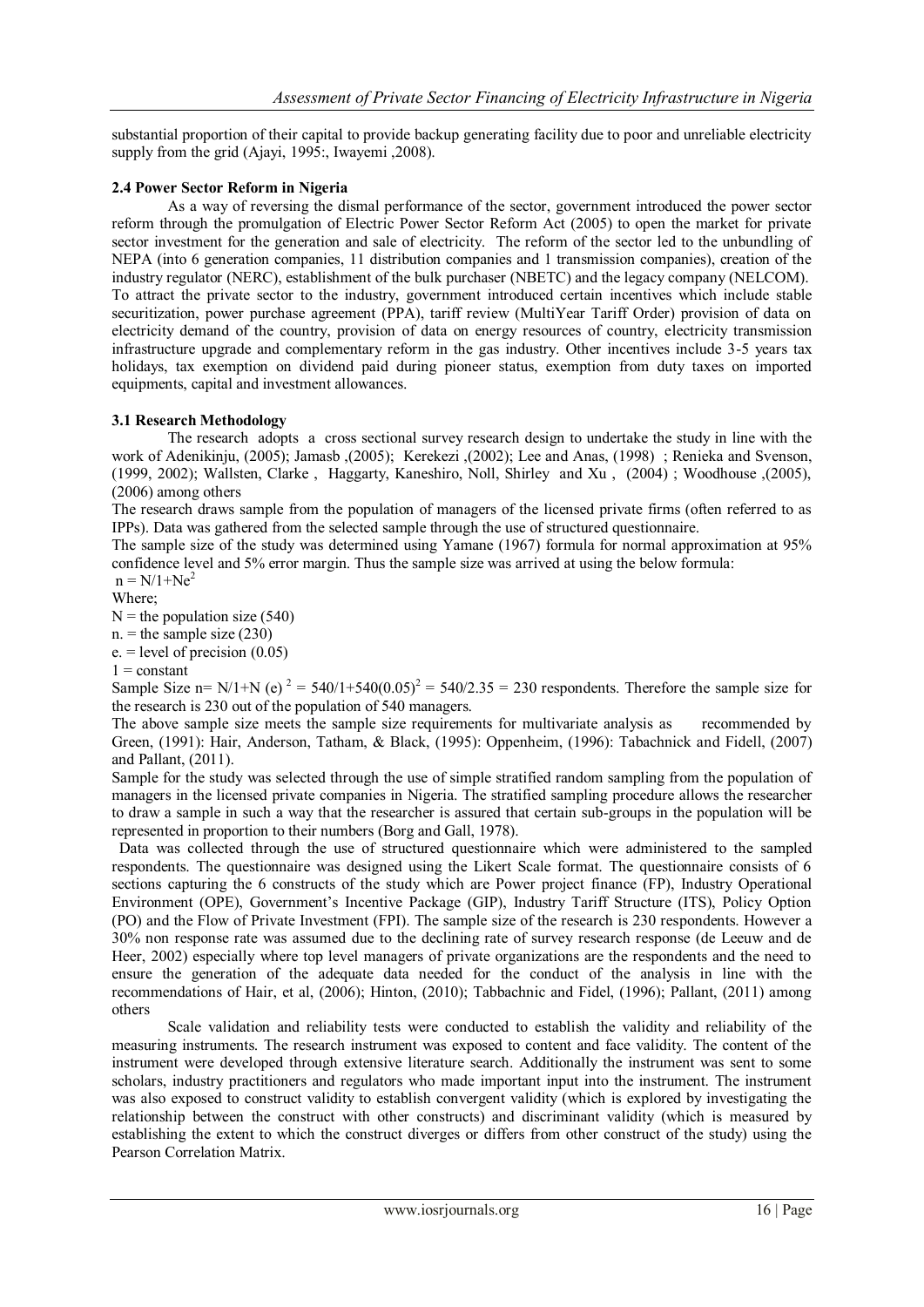|            |                            | PF                   | OPE               | GIP        | ΠS.               | PO                | <b>FPI</b> |
|------------|----------------------------|----------------------|-------------------|------------|-------------------|-------------------|------------|
| PF         | Pearson Correlation        |                      | .128              | .657       | 249               | .086              | .575       |
|            | Sig. (2-tailed)            |                      | .104              | .000       | .001              | .277              | .000       |
|            | N                          | 162                  | 162               | 162        | 162               | 162               | 162        |
| OPE        | <b>Pearson Correlation</b> | .128                 |                   | 225        | .180 <sup>7</sup> | $-109$            | .031       |
|            | Sig. (2-tailed)            | .104                 |                   | .004       | .022              | .168              | .698       |
|            | N                          | 162                  | 162               | 162        | 162               | 162               | 162        |
| GIP        | <b>Pearson Correlation</b> | $.657$ <sup>**</sup> | $225^{\circ}$     | 1          | .380              | $-059$            | .503       |
|            | Sig. (2-tailed)            | ,000                 | .004              |            | .000              | .453              | .000       |
|            | N                          | 162                  | 162               | 162        | 162               | 162               | 162        |
| <b>ITS</b> | <b>Pearson Correlation</b> | 249                  | .180 <sup>7</sup> | $380-1$    |                   | $-197$            | ,161       |
|            | Sig. (2-tailed)            | .001                 | .022              | .000       |                   | .012              | 040        |
|            | N                          | 162                  | 162               | 162        | 162               | 162               | 162        |
| PO         | <b>Pearson Correlation</b> | .086                 | $-109$            | $-059$     | $-197$            |                   | .169       |
|            | Sig. (2-tailed)            | 277                  | .168              | <b>A53</b> | .012              |                   | 032        |
|            | N                          | 162                  | 162               | 162        | 162               | 162               | 162        |
| <b>FPI</b> | <b>Pearson Correlation</b> | .575                 | 031               | $.503 -$   | .161              | .169 <sup>°</sup> |            |
|            | Sig. (2-tailed)            | .000                 | 698               | .000       | .040              | .032              |            |
|            | N                          | 182                  | 182               | 182        | 182               | 162               | 162        |

**Table 1: Correlation Matrix :Dependent Variable :FPI**

\*\*. Correlation is significant at the 0.01 level (2-tailed).

\*. Correlation is significant at the 0.05 level (2-tailed).

In addition to the validity test conducted, the instrument was also exposed to reliability test to determine their reliability i. e. the extent to which repeated application of the instrument will produce similar result. The Cronbatch alpha was used to estimate the degree of reliability of the measuring instrument.

Table 1 shows the result of the construct reliability test conducted Table 1: Construct Reliability.

| <b>Constructs</b> | <b>Ouestionnaire Item</b> | <b>Cronbach Alpha</b> | <b>Reliability Status</b> |
|-------------------|---------------------------|-----------------------|---------------------------|
| PF                |                           |                       | High Reliability          |
| <b>OPE</b>        |                           | .58                   | Moderate Reliability      |
| <b>GIP</b>        | 12                        | .88                   | High Reliability          |
| <b>ITS</b>        |                           | .67                   | Moderate Reliability      |
| PO.               |                           | .66                   | Moderate Reliability      |
| <b>FPI</b>        |                           | .87                   | <b>High Reliability</b>   |

Source: Field Survey Data, 2012

Three constructs have high reliability with PF construct having 77% reliability, GIP construct having 88% reliability and FPI construct having 87% reliability. The remaining constructs have moderate reliability. Construct OPE has 58% reliability, constructs PO has 66% reliability while construct ITS has 67% reliability.

# **3.2 Data Analysis**

Descriptive statistics such as frequency distribution , measures of central tendencies (means, mode and median) and measures of dispersion (range, variance, standard deviation ,inter quatile ) were used in data cleaning and data preparations preparatory to inferential data analysis as recommended by Coakes ,(2005) , Hair, (2006) , Pallant (2011) and Tabachnick and Fiddel, (2007). Other descriptive statistics used include skewness and kurtosis (for establishing data normality) QQ Plots, NPP Plots, histograms, box plots and Kolmogrov- Sminov (for inspecting compliance with all the multiple regression assumptions).

**S**tandard multiple regression analysis was used to conduct the data analysis and test the hypotheses of the research. Multiple regressions is a dependency technique used to describe the extent of linear relationship between a dependent variable and a number of other independent variables (Frankfort-Nachmias & Nachmias, 1996; Cooper and Schindler, 2011; Hair, etal, 2006). Standard multiple regressions is used to evaluate the relationships between a set of independent variables (IVs) and a dependent variable (DV). In standard multiple regressions all the IVs are entered into the regression equations at the same time and the multiple R and  $R^2$  are used to measure the strength of the relationship between the IVs and the DV. An *F* test is used to determine if the relationship can be generalized to the population as represented by the sample while a *t* test is used to determine the relationship between each individual IV and the DV. A multiple regressions model is expressed as;

```
\dot{Y} = B_0 + B_1 x^1 + B_2 x^2 + B_3 x^3 + B_4 x^4 + B_5 x^5 + \dots
(1)
Where
```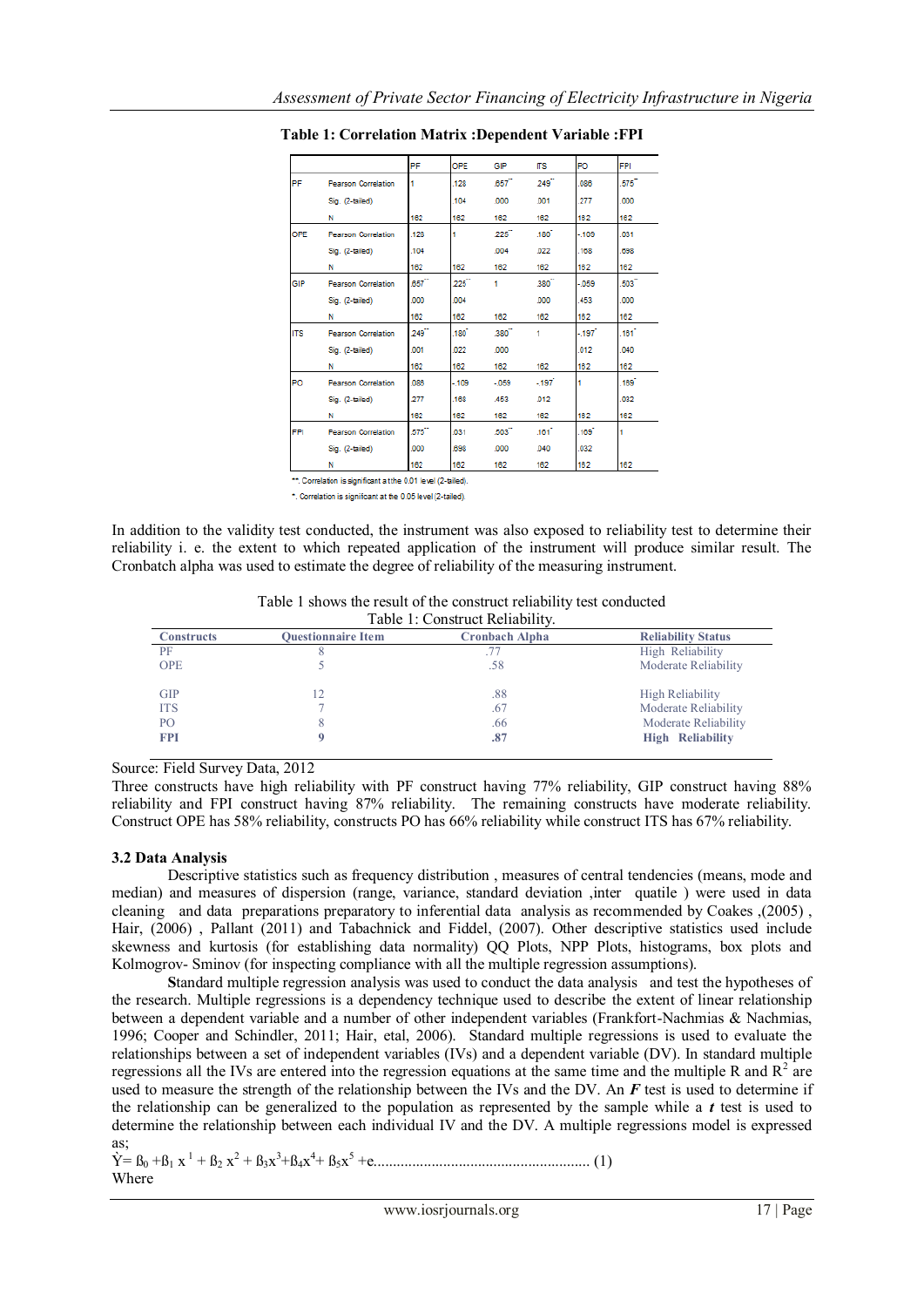$\beta$ o - is a constant, the value of  $\hat{Y}$  when all values of X are zero

ßi- the slope of the regression surface (the regression coefficient associated with each X).

e- an error .

The use of multiple regression models requires compliance with certain assumptions. These assumptions include sample size requirements, absence of multicollinearity and singularity, detection of outliers, and the assumption of normality, linearity, homoscedascity and independence of residuals. The sample size of the research at 161 (used for the final analysis after deletion of univariate, bivariate and multivariate outliers) has reached the sample size requirements as recommended by Steven, (1996); Hair et al, (2006); Tabachnik and Fiddle (2007); Pallant, (2001, 2011). Normality of the data distribution is assessed through physical and numerical means. The physical examination is done through the examination of graphs such as box plot, histogram, PP plot, QQ plot. On the other hand the numerical assessment is done through kurtosis and skewness. Box plot was used to detect and delete many univariate outliers. Additionally collinearity diagnosis was used to detect bivariate and multi variate outliers. An examination of the histograms of the two models indicates a fairly normally distributed data which implies the absence of substantial outliers. Additionally the normality of the variables distributions was examined through inspecting the residuals scatter plot and the Normal Probability plot of the regression standardised residuals as advocated by Osborn and Waters (2002), Pallant, (2011) and Tabachnick (2007). The Normal Probability Plot in figures 2 and 3 indicates that points reasonably lie on the straight diagonal lines indicating the absence of outliers in the model. Additionally an examination of the correlation matrix indicates the absence of multicolinearity among the independent variables as non of the constructs has an r up to or greater than .9 which indicates the presence of multicollinearity as suggested by Ahmad, (2009); Hair et al., (2006); Pallant, (2001), Pallant, (2011) and Tabachnick , (1996, 2007). An examination of the collinearity diagnostic statistics in table 69 indicates the absence of multicollinearity as the tolerance level for all the constructs are above the threshold of .10 which according to Hair et al, (2006), Pallant, (2011) indicates the presence multi collinearity in the IVs.

Normal P-P Plot of Regression Standardized Residual



**Figure 1**: **Normal PP Plot: Dependent Variable FPI.**

Scatterniot

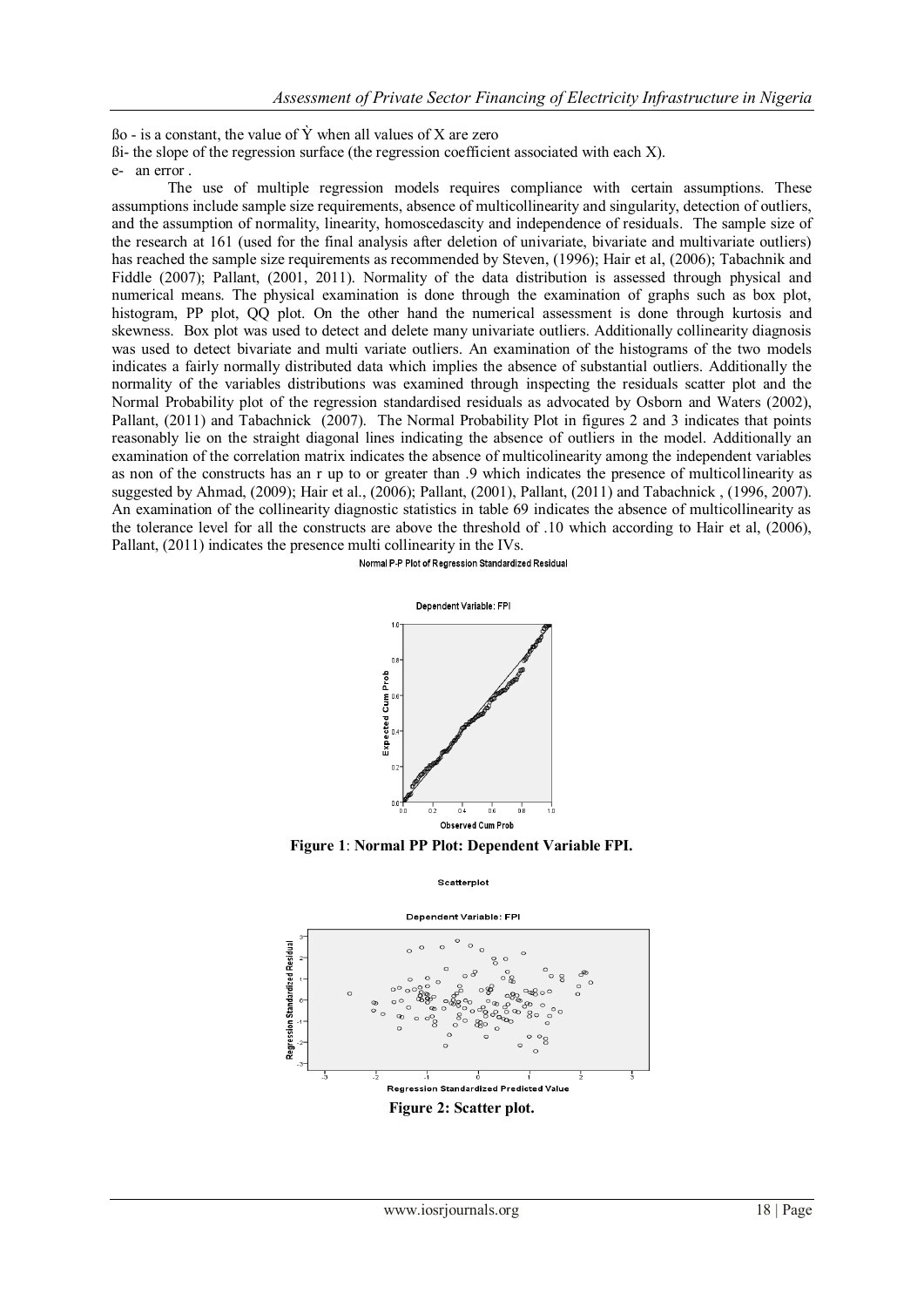

Data screening and cleaning were conducted to ensure that data was accurately entered into the data file, to detect missing data, and to ensure that outliers are detected and acted upon recommended by Frankfort-Nachmias and Nachmias, Hair et al, (2006); (2009); Pallant, (2001) The frequency table in appendix 4 provides a glimpse of relevant statistics that allow for error detections and missing data detection through the examination of out of range, scores (through the maximum and minimum scores) the mean, the median and the mode scores as well as the standard deviation scores and skewness and kurtosis as recommended by Coakes (2005), Palllant, (2011) and Hair et al, (2006). All out of range scores were corrected and consequently all scores for the variables were within 1-5 range. Missing data were detected and appropriate actions taken on them. 299 questionnaires to the respondents out of which 215 were returned representing about 72% of the total questionnaires distributed. Out of these about 3 questionnaires were returned unfilled. Closer examination revealed 5 morbidity cases where the respondents tick in one option throughout the questionnaire that is ticking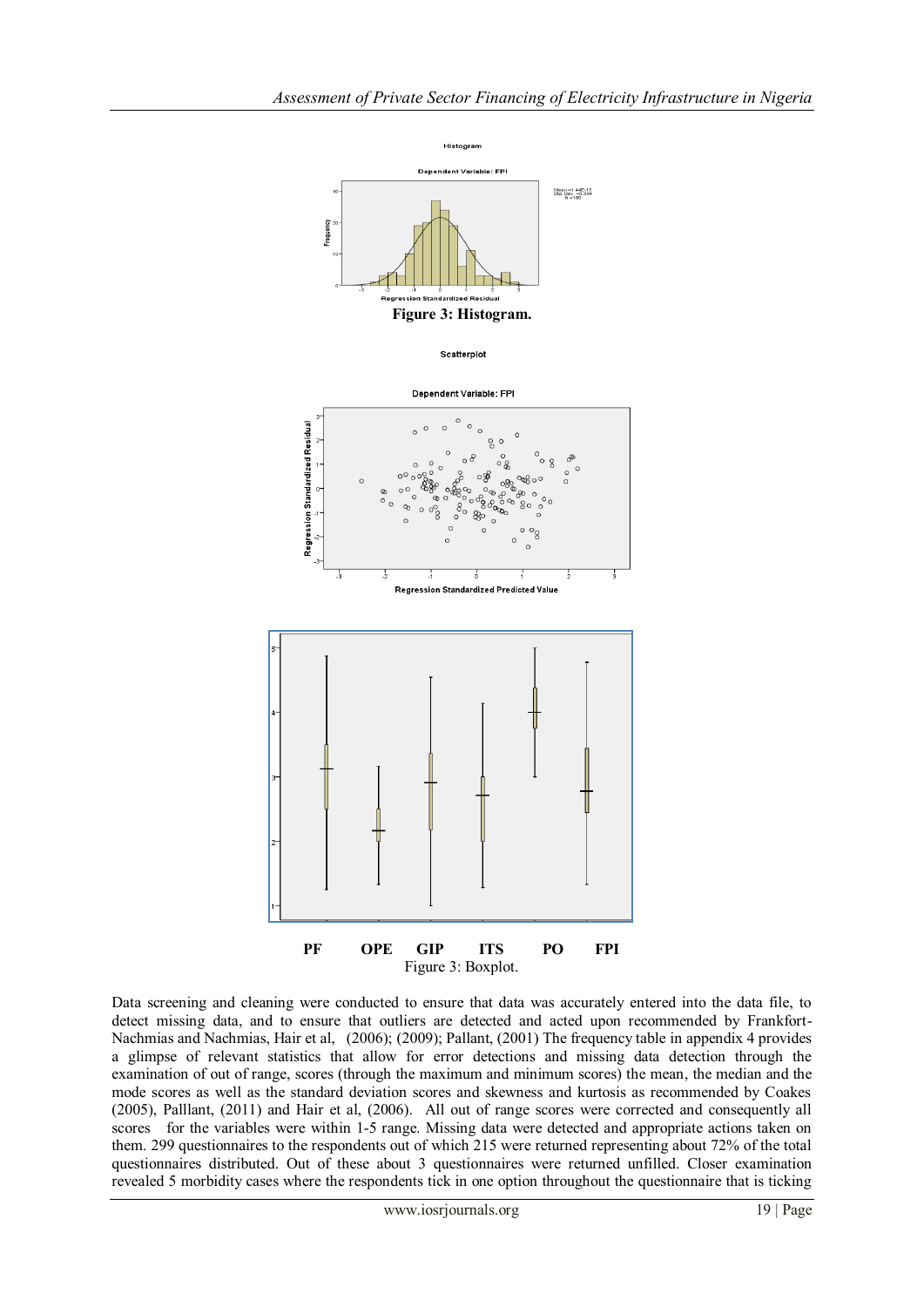strongly agreed, agreed, undecided, disagreed or strongly disagreed throughout the questionnaire. A total of 207 questionnaires remained and were entered into the data file. Each questionnaire was given an ID number for easy identification and correction where necessary. Negatively worded questions (items) in the questionnaire were reversed before the commencement of the analysis as recommended by Cooper and Schindler, (2011), Hair et al (2006), Pallant, (2011), , and Tabbachnik and Fiddel, (2007)

## **Model Test**

|                    |      |          | Adjusted | R Std. Error of |
|--------------------|------|----------|----------|-----------------|
| Model <sub>R</sub> |      | R Square | Square   | the Estimate    |
|                    | 678* | .460     | 443      | 58052           |

b. Dependent Variable: FPI

Table 67 depicts the model summary and shows the r and  $R^2$  values of the model. The model shows that the IVs account together for 46% of variations in the dependent variable (FPI).

|       |                   | Sum<br>of |     |               |        |                   |
|-------|-------------------|-----------|-----|---------------|--------|-------------------|
| Model |                   | S quare s | Di  | Mean Square F |        | Sig.              |
|       | Regression 44.227 |           |     | 8.845         | 26.247 | .000 <sup>2</sup> |
|       | Residual          | 51.898    | 154 | .337          |        |                   |
|       | Total             | 96.125    | 159 |               |        |                   |

a. Predictors: (Constant), PO, GIP, OPE, ITS, PF

b. Dependent Variable: FPI

The ANOVA Table shows that the independent variables" influence on the dependent variable is significant with  $p = 000$ . Thus the *p* value is significant ( $p \le 0.05$ ).

## **Evaluating Individual Variable's Contribution to the Model.**

Here we look at the individual variable's contribution to the model by looking at the standardized coefficients beta values against each variable.

|                | Jnstandardized Coefficients |         |            | Standardized<br>Coefficients |          |      | <b>Collinearity Statistics</b> |            |
|----------------|-----------------------------|---------|------------|------------------------------|----------|------|--------------------------------|------------|
| Model          |                             |         | Std. Error | Beta                         |          | Sig. | Tolerance                      | <b>VIF</b> |
| $\overline{1}$ | (Constant)                  | $-.063$ | .558       |                              | $-112$   | .911 |                                |            |
|                | PF                          | .505    | .089       | .447                         | 5.666    | .000 | .564                           | 1.774      |
|                | <b>OPE</b>                  | $-.148$ | .113       | $-080$                       | $-1.310$ | .192 | .930                           | 1.075      |
|                | <b>GIP</b>                  | .315    | .092       | .282                         | 3.430    | .001 | .517                           | 1.934      |
|                | <b>ITS</b>                  | .022    | .079       | .018                         | .280     | .780 | .828                           | 1.208      |
|                | PO.                         | .209    | .106       | .121                         | 1.969    | .051 | .926                           | 1.079      |

|  | Table 69: BetaCoefficients <sup>ª</sup> and Collinearity Statistics |  |  |
|--|---------------------------------------------------------------------|--|--|
|--|---------------------------------------------------------------------|--|--|

a. Dependent Variable: FPI

The beta table displays the contributions of each variable to the model.The construct PF (power project finance) makes the greatest unique contribution to the model by explaining about 45% of the variance in the dependent variable with a p value of .000 which is less than the significance level or 0.05 (p<0.05). Construct GIP (government incentive package) also makes a unique contribution by explaining about 28% of the variance in the dependent variable with a significance level of .001( $p$  <0.05). Construct PO (policy option) contributes about 12% to the explanations of the variations in the dependent variable with a p value of .051which is not significant ( $p > 0.05$ ). Construct OPE (industry operational environment) contributes -8 to the model with a p value of .192. Since p >0.05 the construct influence is not significant. On the other hand the model ITS (industry tariff structure) contributes about 2% to the model"s explanations on the dependent variable with a *p* value of .780 (P> 0.05) and thus it has an insignificant influence on the model.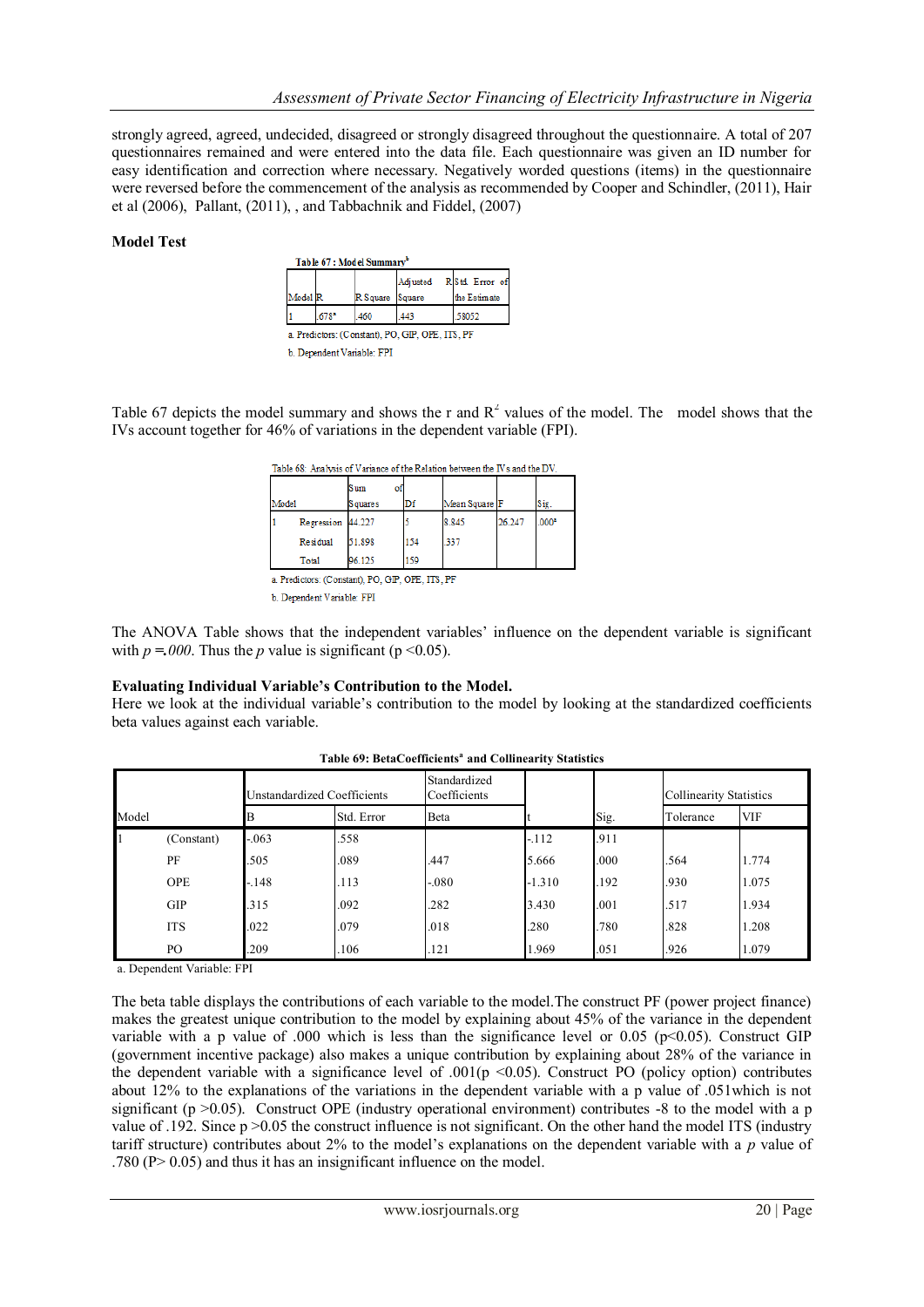## **Test of Hypotheses.**

The hypothesis to be tested is

Ho: *Power project finance does not have significant impact on the flow of private investment to the Nigerian electricity supply industry*.

H1: *Power project finance has significant impacts on the flow of private investment to the Nigerian electricity supply industry*.

Table 2 presents the model summary which presents the r and  $R^2$  values which are .678 and .460 respectively. This indicates that the model has a 46% explanatory power over the dependent variable. In other words the model explains about 46% variation in the dependent variable. Table 3 is the ANOVA table which shows the level of significance of the model on the dependent variable. The table shows a *p* value of .000. Thus the model has a significant effect on the dependent variable. Thus  $p < 0.05$ .

#### **Decision rule:**

Reject Ho if  $P < 0.05$ 

Accept Ho if  $P > 0.05$ 

Going by the decision rule therefore the null hypothesis which states that *power project finance does not have significant impact on the flow of private investment to the Nigerian electricity supply industry* is rejected and the alternate hypothesis which states that power *project finance have significant impact on the flow of private investment to the Nigerian electricity supply industry* is accepted.

The standard multiple regressions model therefore is represented as

 $Y = b_0 + B_1X_1 + B_2X_2 + B_3X_3 - \cdots + B_nX_n + e$  (1)

Where Y is the dependent variable FPI, *bo* is the intercept,  $X_1$ ,  $X_2$ ,  $X_3$  are the coefficients of the independent variables of the study.

Therefore

 $FPI = b0 + b1 PF + b2 OPE + b3 GIP + b4 ITS + b3 PO - - - +e$  (2)

Where *bo* is the intercept i.e. the value of *Y* when the values of the IVs are all equal to zero, *PF* is the power project finance variable, *OPE* is the industry operational environment, *GIP* government incentive package, *ITS* is the industry tariff structure and *PO* is the policy options while *e* is the error term.

 $Y (FPI) = 0.63 + 0.505 + 0.148 + 0.315 + 0.022 + 0.209 - 0.63 + 0.63 + 0.63 + 0.63 + 0.63 + 0.63 + 0.63 + 0.63 + 0.63 + 0.63 + 0.63 + 0.63 + 0.63 + 0.63 + 0.63 + 0.63 + 0.63 + 0.63 + 0.63 + 0.63 + 0.63 + 0.63 + 0.63 + 0.63 + 0.63 + 0.63 + 0.63 + 0.63 + 0.63$ 

 $Y = -0.63 + .505PF + .148OPE + .315GIP + .022ITS + .209PO$ 

## **III. Discussion**

Nigeria's electricity sector has failed to meet the electricity needs of the nation(Adenikinju,2005; Ebherhard, 2012; Iwayemi, 2008b) due largely to the public ownership structure of the industry (Ilori, 2002) and government inability to expand investment in the sector to meet the growing demand for electricity services(Iwayemi, 2008a). Consequently government introduced the reform of the industry to pave way for private sector investment in the generation segment of the industry and to introduce competition to enhance power generation and supply. However despite the grant of licenses by the government to many private sector firms very few firms have invested in the development of electricity generation infrastructure. The study sought to find out the reasons for the low private sector investment in the NESI despite the granting of licenses to many private firms.

The independent variable PF indicates the immense potentials that power project finance has on the generation of private sector investment as a way of reversing the dismal performance of the Nigerian electricity supply industry. In other words private sector investment is critical to the development of the generation capacity of the Nigerian electricity supply industry. Thus power project finance significantly impacts on the flow of private sector investment to the Nigerian electricity supply industry. The finding therefore confirms the views of Babber and Schuster (1998) who argue that private power finance holds a lot of potentials for developing countries power sector. Private power financing according to Babber and Schuster (1998) has brought about significant contribution to the power sectors of developing countries by providing a significant share of the countries investment needs and by bringing new investors and efficiency to the markets with many of the projects structured on BOO and long term PPA(Babber and Schuster, 1998). The findings also corroborate Izaguirre (2004) who reports the significant improvement in the flow of private investment to developing countries power sector reporting that in 2003 alone about 14billion dollars investment flowed to the power sector of the developing countries with IPP projects accounting for about 85% of the total. This therefore confirms the property rights theories and the bureaucracy theories which argue for private sector participation in infrastructure business as the basis of enhancing operational and allocative efficiency in the infrastructure sector (Alchian, 1965; Niskanen, 1968). It is also consistent with the Averch-Johnson model which argues about the existence of regulatory bias in publically owned and run utilities which operate inefficiently as they do not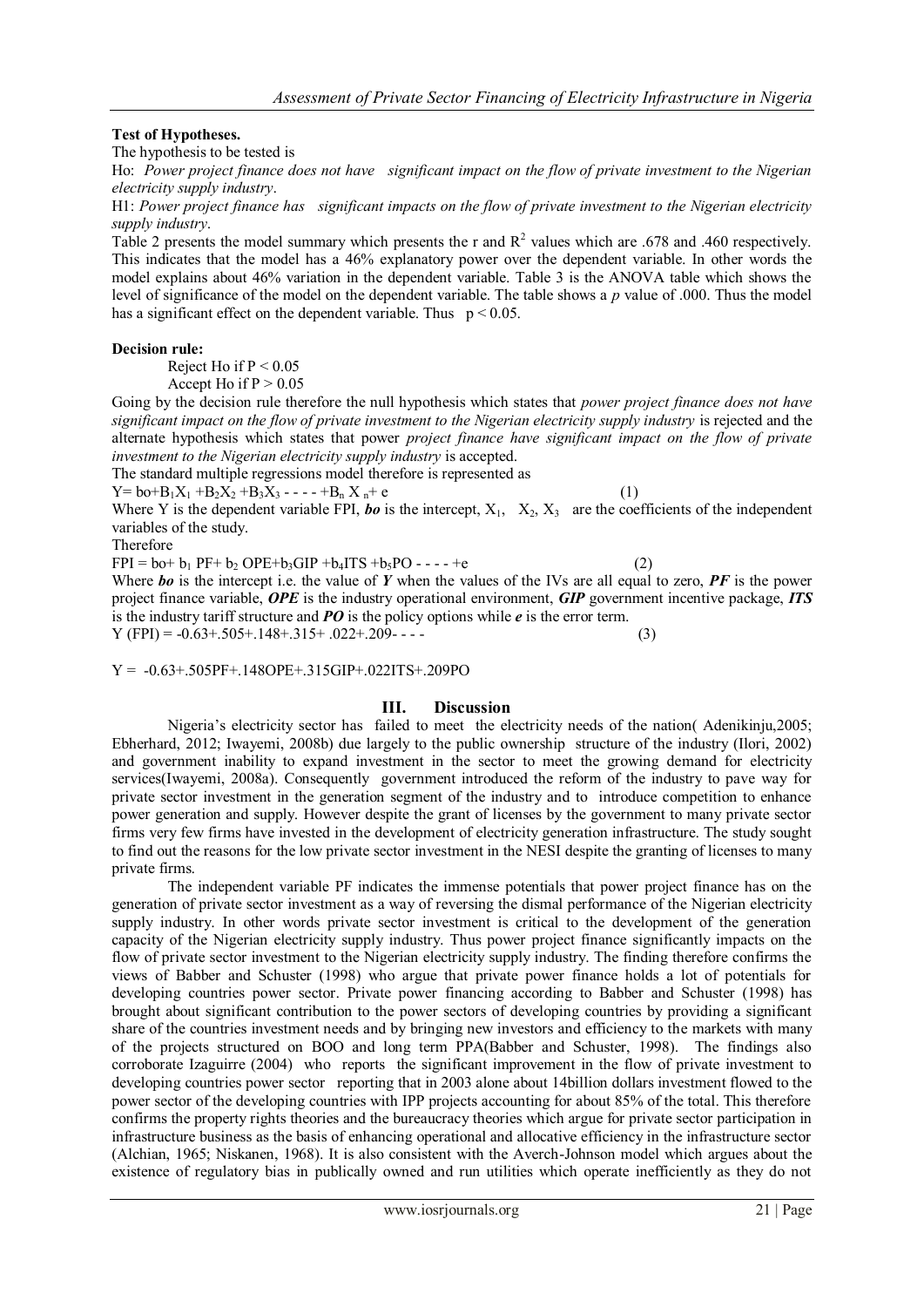equate their marginal rate of factor substitution to the ratio of their factor cost. The firms are therefore inefficient and crowd out the efficient firms that may enter into the industry (Averch and Johnson, 1962). Thus the need for liberalization and private sector participation. The inefficient performance of developing countries power sector is also attributed to prevalence of political interference as discussed in the influence theories. Private sector financing of electricity infrastructure is therefore the remedy towards reducing political interference and influence which is expected to lead to enhanced efficiency (Milgrom and Roberts, 1990). The findings also tally with OECD/IEA (2007) for privately led power market to deliver the expected benefits competition must flourish across all levels of the markets.

However according to Heron, (1985), many developing countries have difficulty attracting foreign private finance for power projects and have difficulty in mobilizing domestic private finance for reasons specific to the sector and the fact that political pressure keeps tariff below cost recovery level and additionally because domestic savings is generally low and financial market not fully developed. However the findings contrast with (IFC, 1999) who caution against the use of project finance due to the way the 1997 East Asian crisis affected private financed projects in the East Asian countries and the resultant deterioration in the markets for project finance in many developing countries. The findings are also not in line with the work of Bayliss and Hall, (2000) who argue that private power projects are not a solution to power supply constraints in developing countries because of the experience of Philippines and the Dominican Republic where PPA payment commitments in foreign currencies crippled the SOE utilities in these countries.

The implication of these findings is that private power projects have significant potentials for the development of the Nigerian electricity supply industry and the opening up of the industry for private investment provides the opportunity for meeting the investment needs of the industry. However many challenges remain on the road towards private sector investment flow to the Nigerian electricity supply industry due to the undeveloped capital market in the country, investors lack of access to financial resources from both the local and international sources, investors fear of the risks and uncertainties in the Nigerian electricity supply industry, lack of credible off –taker and robust PPA market among others. Thus though there is the strong possibility of the private sector meeting the Nigerian electricity generation needs trough private power project finance, the right environment has to be created for the private sector to have confidence to invest in the Nigerian electricity supply industry.

#### **Recommendations.**

The following recommendations are deemed pertinent.

**1**. Establishment of macroeconomic stability as a way reducing uncertainties in the economy.

2. Encouragement of Local Entrepreneurs in order to reduce projects" exposure to instability and shock from the global economy.

3. Development of the Financial Services Sector to give opportunities to enhance opportunities for investors to raise funds from the financial services industry.

4. Creation of Industry Friendly Policies in order to reduce the challenges in the industry**.**

5. Implementation of Governments Policy Incentives in order to make the industry attractive to private investors.

#### **References**

- [1]. Adenikinju, A. (2005) Analysis of the Cost of Infrastructure Failure in a Developing Economy; the Case of Electricity Sector in Nigeria. AERC Research Paper 148, Nairobi.
- [2]. Ahmed, M. (2010). An Overview of Infrastructure Finance in Nigeria: Current Situation, Challenges, and Way Forward. A paper presented at the CBN Infrastructure Finance Conference held at the Sheraton Hotel and Towers Abuja) 6th to 7th December
- *[3].* Ajayi, G.A. 1995. *Cost-Benefit Analysis of Captive Power Generation by ManufacturingIndustries in Nigeria.* Unpublished PhD thesis, Department of Economics, University of Ibadan, Ibadan as cited in Adenikinju, A.(2005) Analysis of the Cost of Infrastructure Failure in a Developing Economy; the Case of Electricity Sector in Nigeria. AERC Research Paper 148, Nairobi
- [4]. Arrow, K. and M. Kurz (1970): Public investment, the rate of return and optimal fiscal policy. Johns Hopkins as cited in Calderon C and Servan L (2008) Infrastructure and Economic Development.World Bank Policy Working Paper no 4712.
- [5]. Aschauer, D.A. (1989)"Is Public Expenditure Productive?"Journal of Monetary Economics, 23, 177-200, as cited in Straub S (2008) Infrastructure and Growth in Developing Countries. A Critical Appraisal of Macro Literature. World Bank Policy Research Working Paper no 4590 .
- [6]. Babber, S and Schuster, J. (1998) Power Project Finance: Experience in Developing Countries. RMC Discussions Paper Series no. 119.
- [7]. Borg, W. R., Gall, M. D. (1979) **Educational Research; An Introduction 3rd ed.** Longman Books Inc. New York.
- [8]. Calderon, C. and Serven, L. (2008) Infrastructure and Economic Development in the Sub- Saharan Africa. World Bank Policy Research Working Paper no 4712, available @ http;// econworldbank.org.
- [9]. Cameron,G. (1996) Infrastructure in the 21st Century Economy; Overview of Summary and Findings. IWR report 96-FIS 23.<br>[10]. Coakes . S. J. (2005) SPSSv12 for Windows: Analysis without Anguish. John Wiley and Sons Ltd.
- [10]. Coakes , S. J. (2005) **SPSSv12 for Windows: Analysis without Anguish.** John Wiley and Sons Ltd , Sydney, Australia.
- [11]. Cooper, R.D. and Schindler P.S. (2011) **Business Research Methods**. McGraw-Hill Irwin 7th Edition.
- [12]. Dailami, M and M Klien, (1997) Government Support to Infrastructure Projects in Emerging Markets; Averting a New Styled Debt Crisis. A paper presented at the Conference on Managing Government Exposure to Private Infrastructure Projects, Cartegena Columbia 29th -30th May 1997.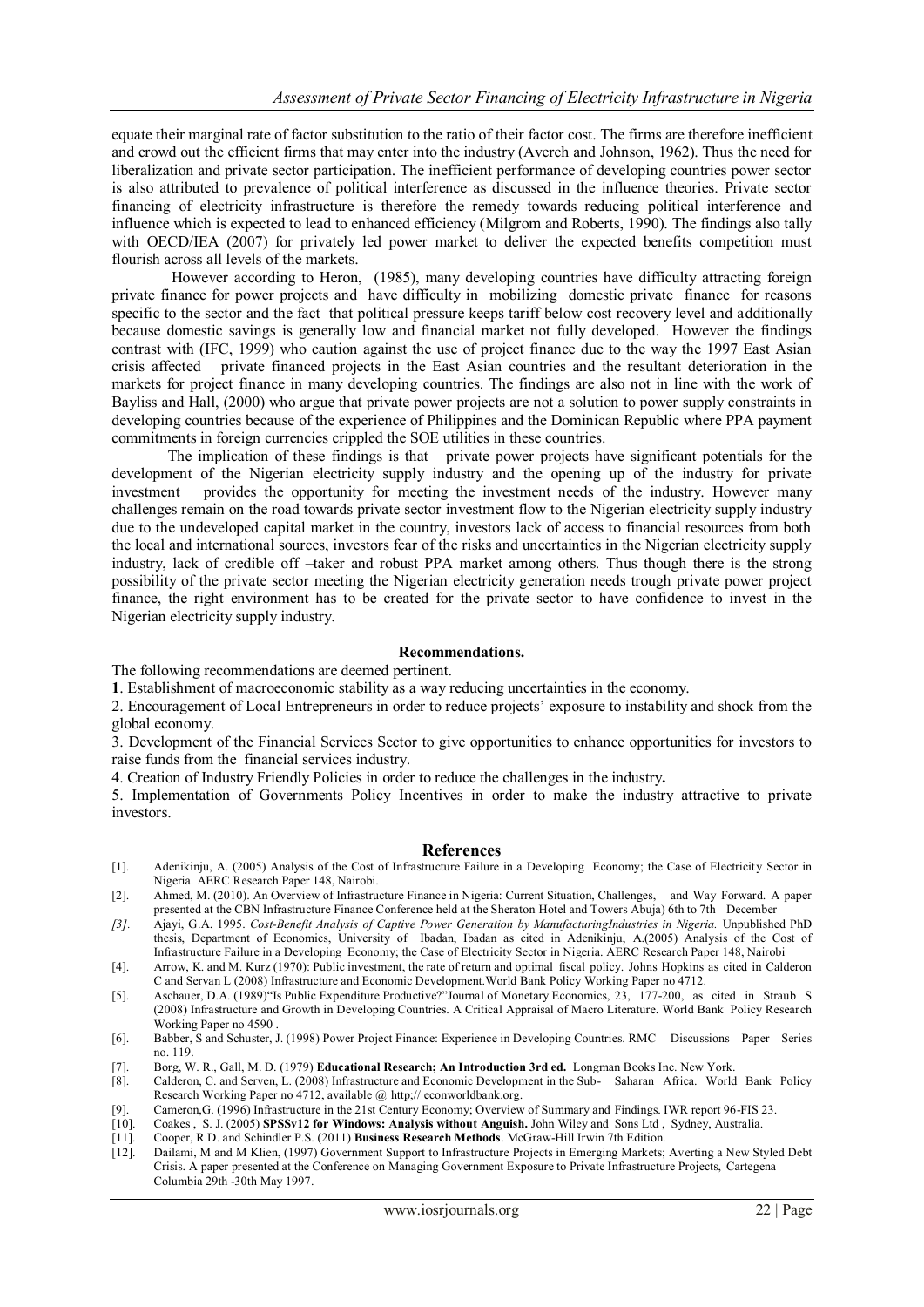- [13]. Dailami, M, Lipkovich, I and Van Dyck, J (1999) INFRISK: a Computer Simulation Approach to Risk Management in Infrastructure Project Finance Transactions. Regulatory Reform and Private Enterprise Division, Economic Development Institute, the World Bank.
- [14]. de Leeuw, E., and de Heer, W. (2002), "Trends in Household Survey Non response: A Longitudinal and International Comparison," in Survey Non response, eds. R. M. Groves, D. A. Dillman, J. L. Eltinge, and R. J. A. Little, New York: John Wiley & Sons.
- [15]. Eboh, M.(2012) "Manitoba : Contract Cancellation Harmful to Nigeria"- Experts . Vanguard Online, 20th Nov.2012.
- [16]. Emeka, E. E. (2010) Causality Analysis of Nigerian Electricity Consumption and EconomicGrowth. Journal of Economics and Engineering, No 4, (pp80-85).
- [17]. Escobal, J. and Ponce, C. (2000) "The Benefits of Rural Roads: Enhancing Income Opportunities for the Rural Poor."Group of Analysis for Development (GRADE) working paper No. 40, November as cited in Calderon C and Servan L (2008) Infrastructure and Economic Development. World Bank Policy Research Working Paper no.4712.
- [18]. Estache, A., Foster, V. and Wodon, Q. (2002.) "Accounting for Poverty in Infrastructure Reform: Learning from Latin America"s Experience." WBI Development Studies, Washington, DC: The World Bank as cited in Calderon C and Servan L (2008) Infrastructure and Economic Development. World Bank Policy Working Paper no4712.
- [19]. Estache, A, Goicoechea, A (2005). How wide Spread were Private Investment and Regulatory Reform in Infrastructure Utilities during the 1990s?
- [20]. Estache, A, Perelman, S, and Trujillo, L(2005)Infrastructure Performance and Reform in Developing Countries; Evidence from a Survey of Productivity Measures.World Bank Policy Research Working Papers no 3514, available at http;//econ.worldbank.org.
- [21]. Fenton, K. A., Johnson,A.M. ,MacManus, S. and Erens, B.(2001:84) Measuring Sexual Behaviour:Methodological Challenges in Survey Research. Journal of Sex Transmission Information vol. 77, pp84-92
- [22]. FGN, (2008) Investment Opportunities in the Nigerian Power Sector and Investors" Comforts Guide. A publication of the Federal Ministry of Power, Abuja 2008.
- [23]. FGN,(2010) Roadmap to Power Sector Reform. Presidential Speech at the Unveiling of the Government Power Sector Reform held at the Eko Hotel and Suites Lagos August 2010
- [24]. Frankfort-Nachmias, C. and Nachmias, D.(1996) **Research Methods in the Social Sciences.** Hodder Education United Kingdom.
- [25]. Gordon, K. (2008) Investment Guarantees and Political Risk Insurance:Institutional Incentives and Development OECD Investment Policy Perspectives available @www.oecd.org/finance/insurance/ 44230805.pdf.
- [26]. Hair, J., Anderson, R., Tatham, R., & Black, W. (2006). **Multivariate Data Analysis** (4th ed.). Upper Saddle River, NJ: Prentice Hall
- [27]. Hinton, P.R., Brownlow, C, Mcmurray, I, and Cozens, B **(2004) SPSS Explained**. Routledge Inc.,New York.
- [28]. Hirschman, A. (1958:83) **The Strategy of Economic Development**. Yale, New Haven CT as cited in Oyeranti, O. A. (2001) The State of Infrastructure in Ibadan Zone. Proceedings of the 11th CBN Annual Conference.
- [29]. IFC (1999) Project Finance in Developing Countries. IFCs Lessons and Experience. No 7.
- a. Washington DC<br>[30]. Ilori, B.(2002) 1
- [30]. Ilori, B.(2002) the Role of Government in Infrastructure Development. Proceedings of the 11th annual Conference of the CBN Research unit.
- [31]. Israel, G.D.(1992)Sampling the Evidence of Extension Programme Impact. Institute of Food and Agric. Services, Dept of Agriculture USA.
- [32]. Iwayemi, A. (2008a), Investment in Electricity Generation and Transmission in Nigeria; Issues and Options. The Energy Journal 1st Quarterly pp38.
- [33]. Iwayemi, A. (2008b) Nigeria Dual Energy Problems; Policy Issues and Challenges. InternationalAssociation of Energy Economists [34]. Jamasb, T, Mota R, Newbery D and Pollitt, M (2005) Electricity Sector Reform in Developing Countries: A Survey of Empirical
- Evidence on Determinants and Performance. World Bank Policy Research Working Paper 3549.
- [35]. James S (2009) Incentives and Investment: Evidence and Policy Implications. Investment Climate Advisory Services, the World Bank Group..
- [36]. Khandker, S, V. Levy, D. Filmer (1994) Schooling and Cognitive Achievement of Children in Morocco. Discussion Paper No 264 Moreno-Dodson (2006) Public Infrastructure and growth; New Channels and Policy Implication. World Bank Working Paper 4064, November 2006.
- [37]. Kerekezi, S,Kimani, J, Wangeci, J (2001) Power Sector Reform in Africa. Proceedings of a Regional Policy Seminar 24th to 25th April 2001, Nairobi Kenya.
- [38]. Lee, K S, Anas A, and Gi-Taik O.(1999)"Costs of Infrastructure Deficiencies for manufacturing in Nigerian, Indonesian, and Thai Cities," Urban Studies, 36 (December 1999), 2135-49.
- [39]. Lokshin, M. and Ruslan Y. (2005)"Has rural infrastructure rehabilitation in Georgia helped the poor?"The World Bank Economic Review 19(2), 311-333 as cited in Calderon C and Servan L(2008)Infrastructure and Economic Development. World Bank Policy Research Working Paper 4712
- [40]. Mu, R and Dominique van de Walle (2007)"Rural Roads and Poor Area Development in Vietnam." World Bank Policy Research Working Paper 4340, August as cited in Calderon C and Servan L(2008) Infrastructure and Economic Development. World Bank Policy Research Working Paper 4712.
- [41]. Obadote, D J ;( 2009) Energy Crisis in Nigeria; Technical Issues and Solutions; Power Sector Prayer Conference June 25th -27th 2009
- [42]. OECD(2007) Infrastructure to 2030: Mapping Policy for Electricity ,Water and Transport. Vol. 2. Organization of EconomicCooperation and Development.
- [43]. Okoro, O. I. and Chikunu, E. (2007) Power Sector Reform in Nigeria; Opportunities and Challenges. Journal of Energy in Southern Africa Vol. 18, N03 pp52-57.
- [44]. Oppenheim , A.N.(1996).**Questionnaire Design, Interviewing and Attitude Measurement.**
- Pinta Publishers, London.
- [45]. Osborne, J.S. and Waters E. (2002) Four Assumptions of Multiple Regression that Researchers should Know. Practical Assessment, Research and Evaluation 8 (2). Available[@ http://ericae.net/pare/getvn.asp?v=8&n=2.](http://ericae.net/pare/getvn.asp?v=8&n=2)
- [46]. Oyeranti, O.A. (2001:13) The State of Infrastructure in Ibadan Zone. Proceedings of the 11thAnnual Conference of the Research Unit CBN.
- [47]. Merna, T and C Njiru(1998) **Financing and Managing Infrastructure Projects**. Asia Law Review, Hongkong
- [48]. Merna, T and C Njiru, (2002) **Financing Infrastructure Projects**. Thomas Telford London